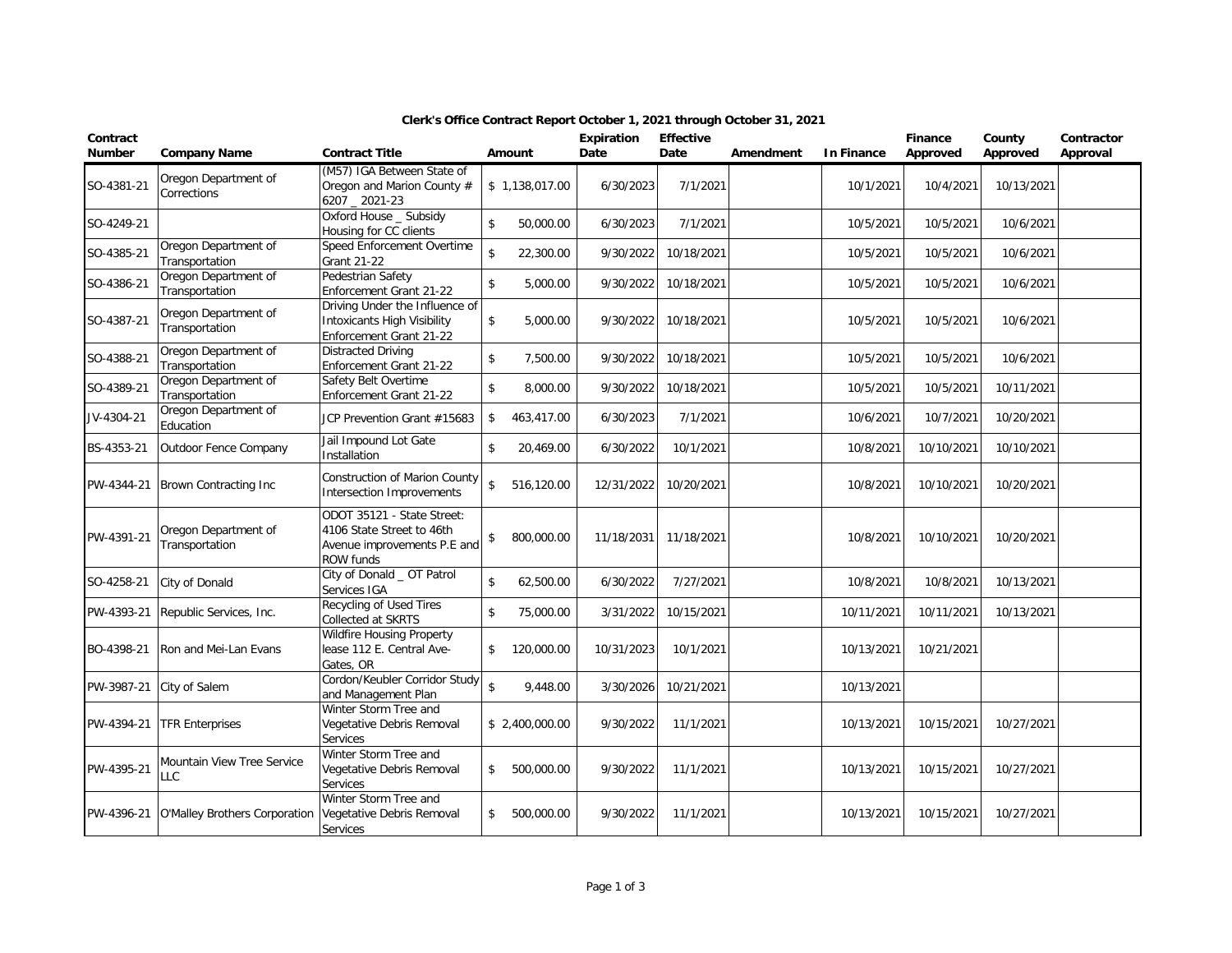| PW-4399-21            | US Ecology, Inc.                          | Used Oil Collection Tank<br>Decontamination                                                                       | \$                 | 100,000.00     | 10/31/2022 | 11/1/2021  | 10/13/2021 | 10/13/2021 | 10/18/2021 |            |
|-----------------------|-------------------------------------------|-------------------------------------------------------------------------------------------------------------------|--------------------|----------------|------------|------------|------------|------------|------------|------------|
| HE-4401-21            | Cardinal Health 411                       | Purchase Opioid Treatment<br>Medications                                                                          |                    | \$1,500,000.00 | 10/31/2022 | 11/1/2021  | 10/14/2021 | 10/15/2021 | 10/27/2021 |            |
| PW-4400-21            | CDR Maguire                               | <b>WINTER STORM DEBRIS</b><br>REMOVAL MONITORING                                                                  | $\mathsf{\$}$      | 250,000.00     | 9/30/2022  | 11/1/2021  | 10/14/2021 | 10/15/2021 | 10/27/2021 |            |
| BS-4406-21            | Blue Spruce Builders, Inc.                | MC Counseling House Repairs                                                                                       | \$                 | 15,336.00      | 6/30/2022  | 10/27/2021 | 10/19/2021 | 10/21/2021 | 10/21/2021 |            |
| CO-4313-21            | Metro Presort, Inc.                       | <b>Ballot and Voter Notification</b><br>Card Services                                                             | \$                 | 95,000.00      | 6/30/2023  | 9/1/2021   | 10/19/2021 | 10/19/2021 | 10/20/2021 | 10/25/2021 |
| PW-4390-21            | ACS Testing, Inc.                         | A&E related services for<br>materials testing on various<br>local and federal funds<br>contracts                  | $\mathsf{\$}$      | 50,000.00      | 10/31/2023 | 10/25/2021 | 10/19/2021 | 10/19/2021 | 10/20/2021 |            |
| CS-4273-21            | Chemeketa Community<br>College Foundation | MCE4H - Ag Complex Learning<br>Garden                                                                             | $\hat{\mathbf{s}}$ | 50,000.00      | 12/31/2021 | 8/9/2021   | 10/21/2021 | 10/21/2021 | 10/21/2021 |            |
| PW-4415-21            | <b>DKS Associates</b>                     | A&E services contract for<br>traffic engineering services for<br>the Marion County Curve<br>Warning Signs project | $\mathbf{\hat{S}}$ | 52,896.06      | 12/31/2022 | 10/29/2021 | 10/21/2021 | 10/21/2021 | 10/25/2021 |            |
| PW-4416-21            | David Evans & Associates Inc.             | A&E Services for the Mill<br>Creek Road Bridge<br>replacement project                                             | \$                 | 792,613.63     | 10/31/2025 | 11/11/2021 | 10/21/2021 | 10/29/2021 | 11/3/2021  |            |
| PW-4417-21   Dowl LLC |                                           | A&E Services for the Rambler<br>Drive NE: Little Pudding River<br>Bridge replacement project                      |                    | \$657,298.29   | 10/31/2024 | 11/9/2021  | 10/21/2021 | 10/29/2021 | 11/3/2021  |            |
| PW-4418-21            | Oregon Department of Militar              | <b>State Homeland Security</b><br>Program grant 21-237                                                            | $\mathsf{\$}$      | 3,751.00       | 9/30/2023  | 11/5/2021  | 10/21/2021 | 10/21/2021 | 10/25/2021 |            |
| PW-4419-21            | Oregon Department of Militar              | <b>State Homeland Security</b><br>Program grant 21-234                                                            | $\mathsf{\$}$      | 8,860.00       | 9/30/2023  | 11/5/2021  | 10/21/2021 | 10/21/2021 | 10/22/2021 |            |
| AO-4408-21            |                                           | MobileAssessor - w/ Data<br><b>Cloud Solutions</b>                                                                | \$                 | 450,000.00     | 6/30/2028  | 11/1/2021  | 10/22/2021 |            |            |            |
| HE-4409-21            |                                           | Licensure Supervision for<br>LCSW, LPC and LMFT<br>Employees                                                      | \$                 | 30,000.00      | 10/31/2023 | 10/24/2021 | 10/25/2021 | 10/25/2021 | 10/27/2021 |            |
| HE-4421-21            |                                           | Licensure Supervision for<br>LCSW, LPC and LMFT<br>Employees                                                      | \$                 | 30,000.00      | 10/31/2023 | 10/31/2021 | 10/25/2021 | 10/25/2021 | 10/27/2021 |            |
| HE-4410-21            | Oregon Health Authority                   | IGA #171302-Parent Child<br><b>Interaction Therapy Services</b><br>(PCIT                                          | \$                 | 256,950.00     | 6/30/2023  | 7/1/2021   | 10/26/2021 |            |            |            |
| HE-4424-21            | <b>Bradley Family Trust</b>               | Residential Lease PCC-735<br>Hawthorne                                                                            | \$                 | 40,000.00      | 10/31/2024 | 11/1/2021  | 10/26/2021 | 10/26/2021 | 10/28/2021 |            |
| CS-4345-21            | Wood, Patrick                             | Fair - Booking Agent and<br><b>Production Svcs</b>                                                                | \$                 | 22,500.00      | 12/31/2024 | 11/2/2021  | 10/28/2021 |            |            |            |
| HE-4384-21            | Gervais School District #1                | Mental Health Professional<br>Staff to Gervais School District                                                    | \$                 | 54,702.00      | 6/30/2022  | 7/1/2021   | 10/28/2021 | 10/28/2021 | 10/29/2021 |            |
| JV-4426-21            | Tillamook County                          | <b>Detention Beds</b>                                                                                             | \$                 | 5,000.00       | 11/30/2023 | 11/30/2021 | 10/28/2021 | 10/29/2021 | 10/29/2021 |            |